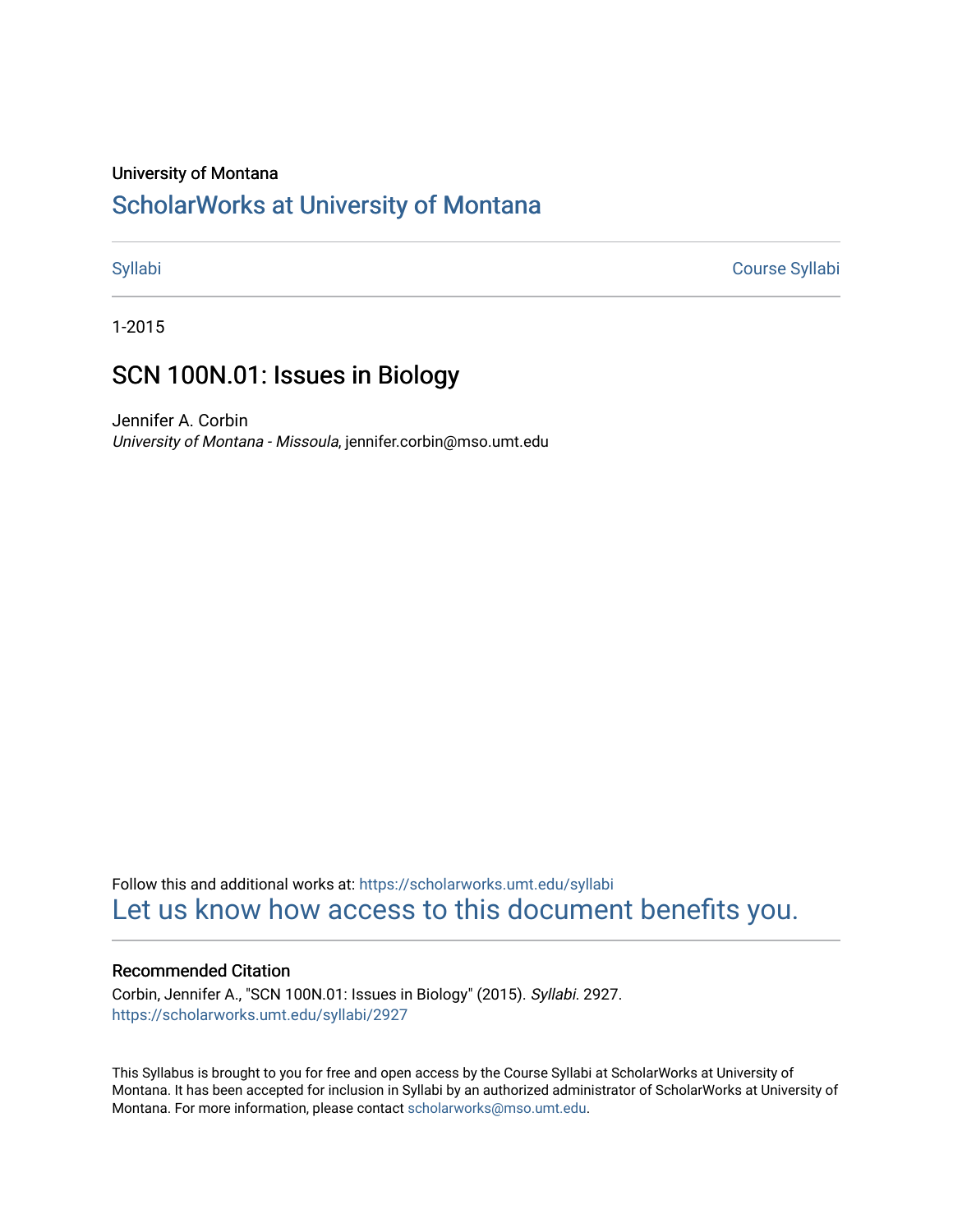

# **Issues in Biology SCN 100N**

## SYLLABUS: SPRING SEMESTER 2015

**i** Jennifer Corbin, instructor

Office: HB02

Telephone: 243-7248

 $\Box$  E-mail: Jennifer.corbin@mso.umt.edu

Office hours: MWF 11:00 AM - Noon OR By Appointment

#### 1) **Required materials**

Belk and Borden Maier. 2010. *Biology: Science for Life 4th ed.*

#### 2) **Course description**

*Issues in Biology* explores introductory biology by examining core principles in the context of common, everyday issues. This course has been designed to promote understanding of core principles of biology for both general education and as a foundation for future health care professionals. We will examine the biology of issues such as cancer, population growth, human impacts on biodiversity, genetic engineering, and evolution.

#### 3) **Objectives**

- Understand and apply the scientific method of investigation
- Use critical thinking to evaluate scientific arguments related to issues in biology
- Understand fundamental biological concepts, laws, and theories
- Understand matter, energy, and organization in biological systems
- Identify patterns of interaction in living systems at different scales
- Understand the fundamental concepts of genetics and apply them in current issues
- Examine scientific literature and think critically about biology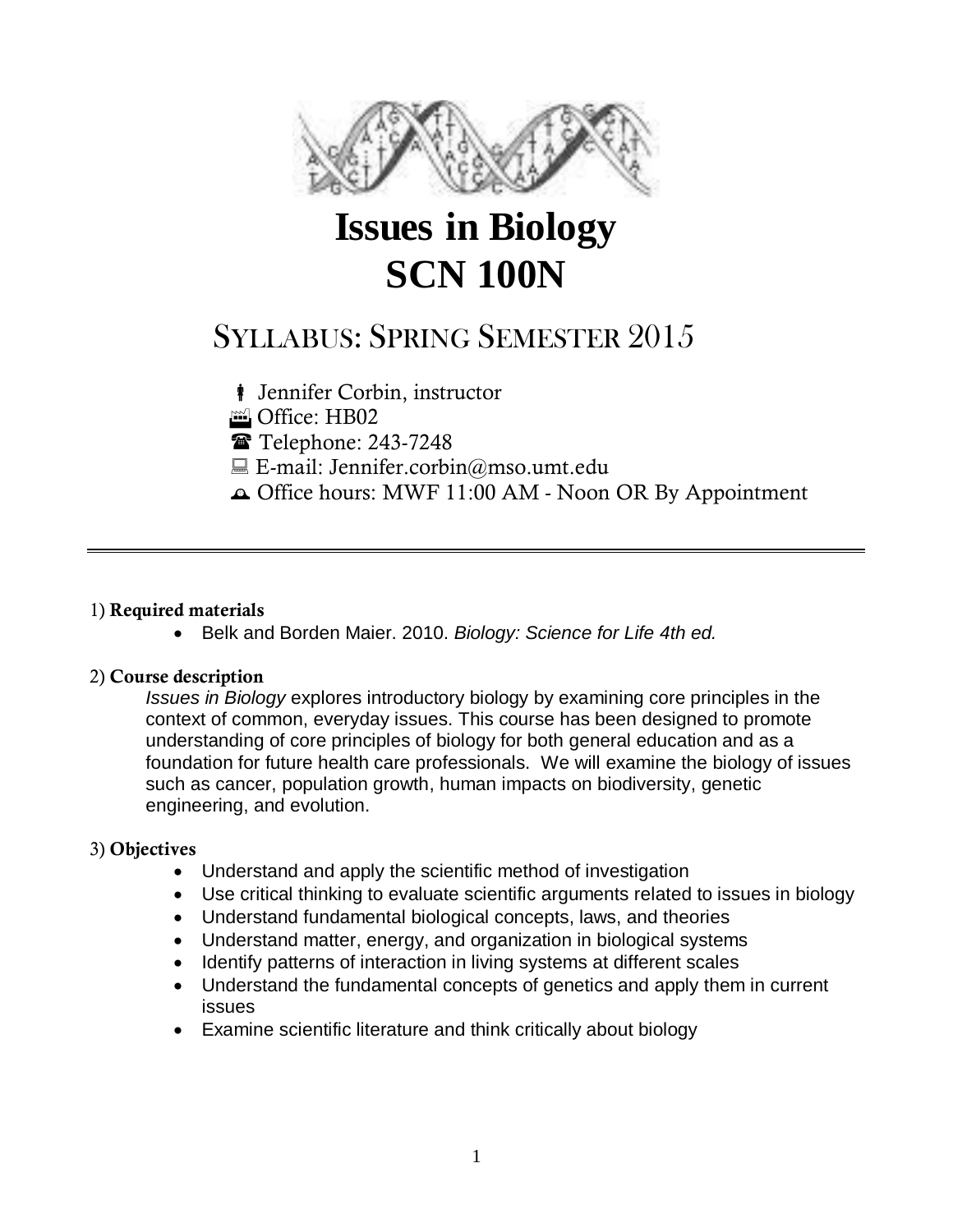#### 3) **Recommendations and Expectations**

*Readings*: You must read materials *before* the class for which they're assigned and be ready to discuss them in class for face-to-face students (F2F) or in the respective discussion forum for online (WWW) students.

 **Strict deadlines for writing assignments** (Your Thoughts, Biology in the News, and Journal Summaries): You must finish writing assignments **on the due date**. I will *not* accept papers after that date **unless you had a legitimate emergency** *AND* **told me about it before the due date has passed.** Most assignments are turned in via Moodle; emailing assignments is unnecessary. Read: DO NOT EMAIL YOUR ASSIGNMENTS. Post all assignments to Moodle.

#### 4) **Exams**

**Your exams include two parts: 1) online multiple choice and short answer exam located on Moodle and 2) essay exam covering case studies examined in class. Part 1 is open book. Part 2 is not. Although the Moodle tests are open book, you should be very familiar with the material covered in the textbook and be able to apply the concepts learned in Issues in Biology to case studies and real-world examples. The essay section of the exam will be delivered during lecture on the Monday following the online portion of the exam, which closes on Friday.** 

#### 5) **Conduct**

- a) **From the vice president for student affairs: "All students must practice academic honesty. Academic misconduct is subject to an academic penalty by the course instructor and/or disciplinary sanction by the University. All students need to be familiar with the Student Conduct Code. The Code is available for review online at http://life.umt.edu/vpsa/student\_conduct.php."**
- b) **All work you turn in must be** *your own***. UM's Student Conduct Code forbids:**
	- **"representing someone else's words, ideas, data, or materials as your own (plagiarism)"**;
	- **"knowingly submitting false, altered, or invented information, data, quotations, citations, or documentation"**;
	- **"knowingly helping or trying to help another student commit academic dishonesty"**; and

6) **For students with disabilities:** Students with disabilities may request reasonable modifications by contacting me or Disability Services for Students (DSS). The University of Montana assures equal access to instruction through collaboration between students with disabilities, instructors, and DSS. "Reasonable" means the University permits no fundamental alterations of academic standards or retroactive modifications. For more information, please consult http://www.umt.edu/disability.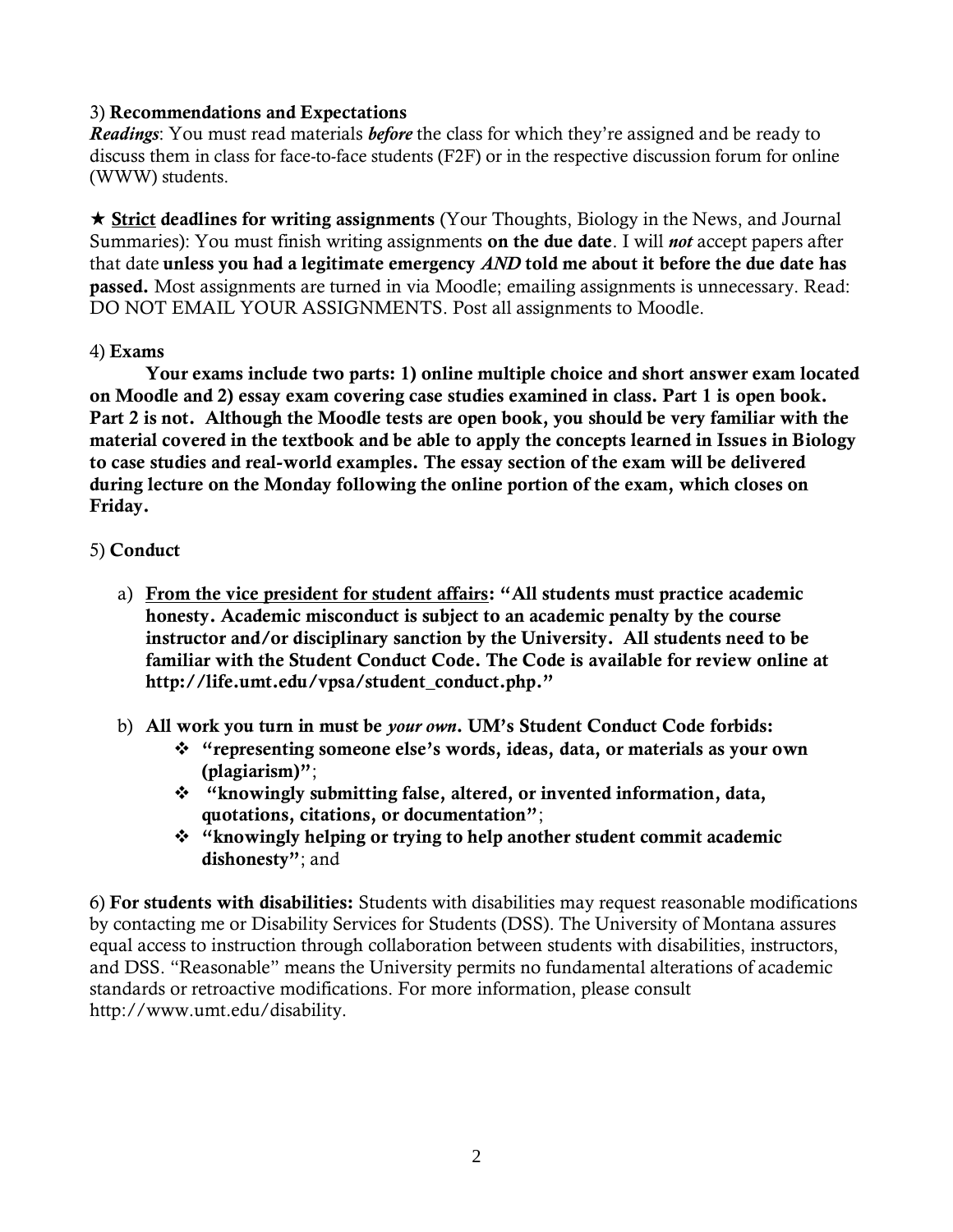7) **Grading:** Your grade for the semester will be based *largely* on this point system:

| Exams $(5)$ – lowest score will be dropped | 400        |
|--------------------------------------------|------------|
| Biological Science Journal Summaries (5)   | 75         |
| Biology in the News Summaries (5)          | 50         |
| "Your Thoughts" Responses (10)             | 50         |
| Powerpoint Presentation of Journal Article | 25         |
| Case Study Dissemination                   | 100        |
| Attendance (F2F students only)             | 100        |
| <b>Total Points for F2F</b>                | 800 points |
| <b>Total Points for WWW</b>                | 700 points |

8) **Assignments**: You will have three kinds of assignments to complete (see deadlines in the class schedule):

- a) Ten (10) "Your Thoughts" assignments
- b) A total of five (5) Biology in the News Responses
- c) A total of five (5) Biology Journal Article Summaries

Some suggestions for written assignments:

- Make sure to include your name and which assignment you are submitting
- **Proofread your work to eliminate errors**
- Do your own work
- Reflect in your own words on what you have learned
- Include a copy of the original article (or a link to the article)

#### **a) "Your Thoughts" assignments:**

The purpose of these quick assignments is to have you articulate your perspective on current issues in biology. These will help me better understand the extent of your knowledge and your ideas about the topics we discuss. You will have 10 of these over the semester. These assignments will be posted on the discussion board in Moodle and are based on the concepts discussed in the textbook and supplementary readings. Shoot for a simple short paragraph of 2-3 sentences; tell me what you think!

#### **b) Biology in the News Responses:**

Between 3/4 page to one full page, typed and double spaced is a reasonable goal. To complete these assignments:

1) Select a current (within the past month) news piece that addresses a topic in Biology. Newspapers such as the Missoulian are acceptable. You may also use newsmagazines, online news sources (other than blogs), PBS.org, or transcripts from radio news programs.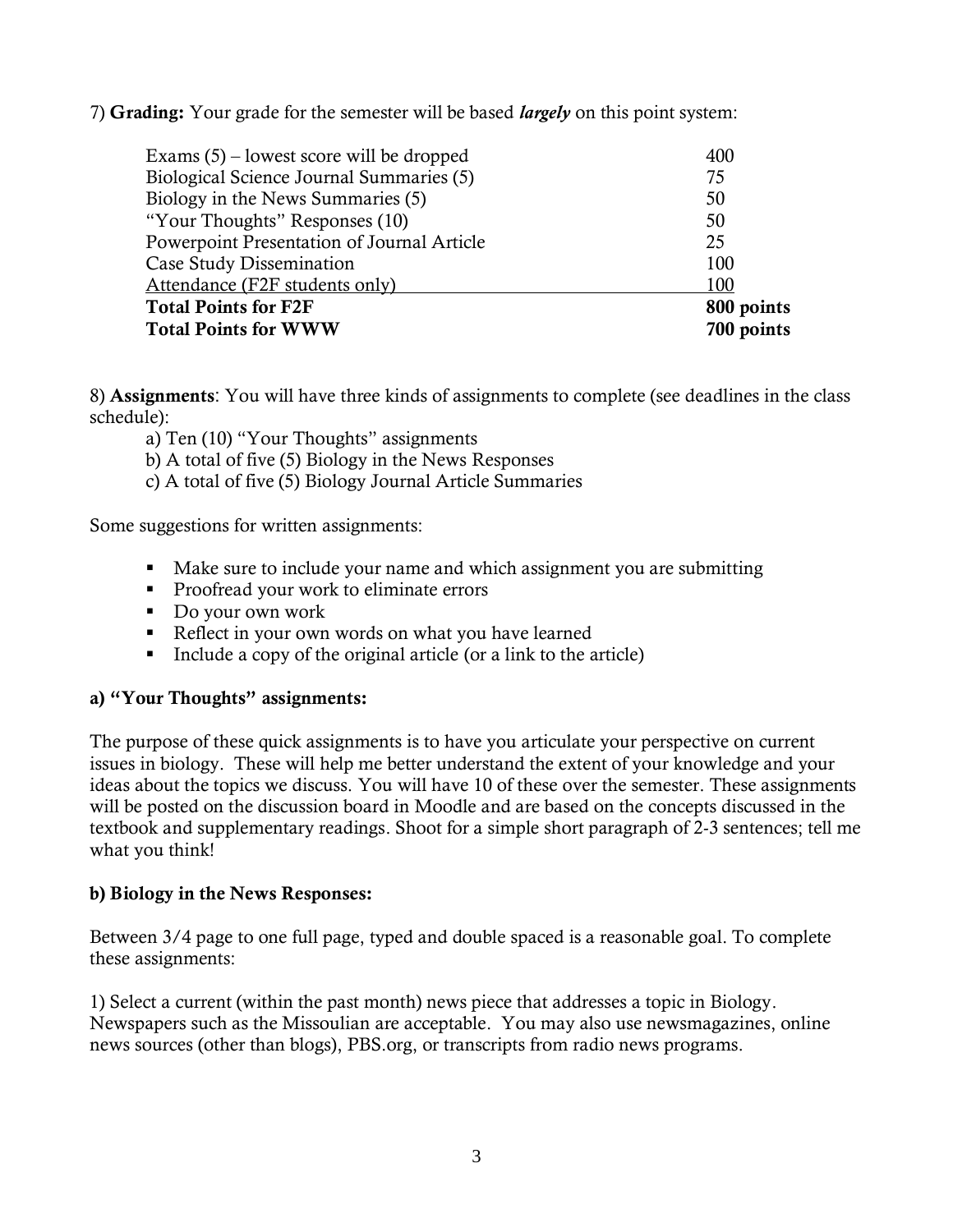2) Compose a short response to the article. Some things to consider including:

a) What is the main point? b) How does the article relate to biology? How well did the author/reporter represent the biological issue in the article? d) Do any misconceptions exist about biology or science that you can identify? e) What did you learn about science or biology from the article?

For full credit, please include a copy of or link to the original article you responded to.

#### **c) Biology Journal Article Summaries:**

Again, shoot for a length of about 3/4 of a page to one page, typed and double spaced. The publications you summarize must be peer reviewed articles concerning a topic in the field of Biology. As you search for articles through the Mansfield Library website, you can request only those journals that are "peer reviewed". If you still have any questions about finding peer reviewed articles, I have more suggestions in the Moodle supplement to our course, and you can always email me or ask the librarian. Some of these journals require a subscription for access, and UM subscribes to over 9000 journals. To access this, however, you must go through the university library system. Check with the COT or Mansfield librarian.

Here are a few examples of publications that may be used to complete your summaries:

*Science News* [\(www.sciencenews.org\)](http://www.sciencenews.org/) *The Journal of the American Medical Association (JAMA) Scientific American* [\(www.sciam.com\)](http://www.sciam.com/) PLoS (Public Library of Science: lots of good articles) [http://www.plos.org/](http://www.plos.org/Nature)*Nature*

The most important considerations when writing your summary are to summarize the methods, findings, and interpretation of the article you read. Including some personal reflection is also a great idea. Was the article fun or challenging to read? Do you think the research is important? But make sure to focus on the methods, findings, and meaning of what you read.

For full credit, your summary must include:

- a) a copy of (or link to) the article you read
- b) a citation for the article.

Here is a model and example for citations in APA format:

Author's last name, Initials. (Year published). Article Title. *Journal Title*, Volume number, pages.

Newman, J. L., Fuqua, D. R., Gray, E. A., & Simpson, D. B. (2006). Gender differences in the relationship of anger and depression in a clinical sample. *Journal of Counseling & Development*, *84*, 157-161.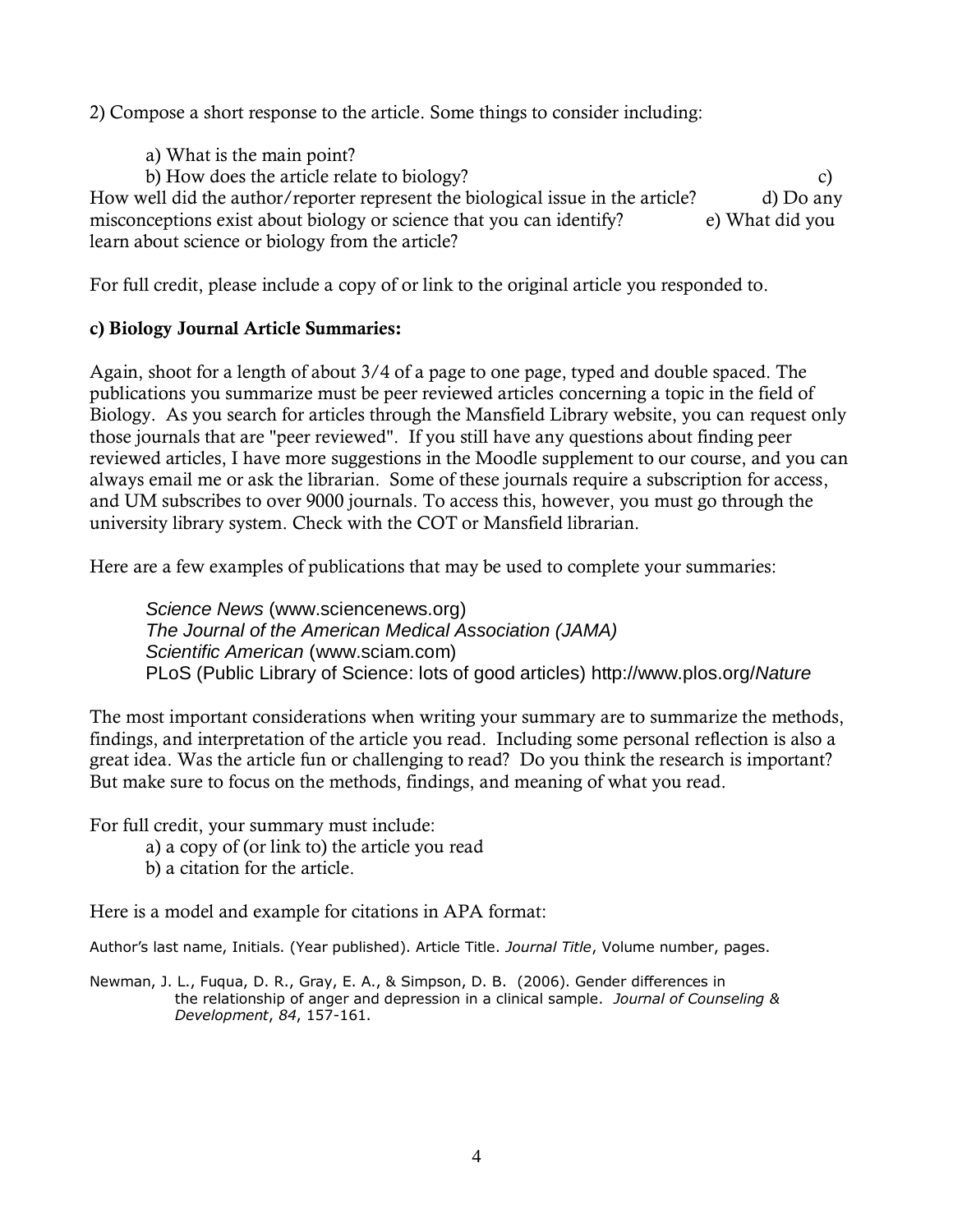#### SAMPLE JOURNAL ARTICLE SUMMARY:

Susie Student SCN 100N Fall 2009 Journal Article Summary #4 Nov. 14

#### **The power of positive thinking**

I found the article about whiplash recovery interesting because it explores how the mind can affect the body, which we have recently been discussing in class. I believe a positive outlook can do a lot to give us a happier life.

The researchers in this article explored the possible relationship between a person's expectations for a recovery from whiplash and the actual recovery from whiplash (whiplash is described as the sudden hyperextension or "whipping" of the neck). The researchers found participants from two Swedish traffic insurers between January 15, 2004 and January 12, 2005. The sample included people between 17 and 74 years of age who had reported a whiplash injury. These subjects were not hospitalized for more than two days and there were no fatal injuries to any of the passengers in the car.

Questionnaires were sent out to the subjects shortly after the accident, and then again six months later. They contained questions about the accident, about pain and other symptoms, preexisting conditions, and the person's expectations for recovery. The data concluded that those who stated that they were less likely to make a full recovery were 4.2 times more likely to have a high disability than those who stated that they were very likely to recover.

The findings call for more research, but the data suggest that a person's expectations for recovery make a big difference. So it comes back to the idea that if you have a good outlook on life, life may actually be better. It is definitely something to think about the next time you or someone you know gets hurt.

Citation: Holm LW, Carroll LJ, Cassidy JD, Skillgate E, Ahlbom A (2008) *Expectations for Recovery Important in the Prognosis of Whiplash Injuries*. PLoS Medicine Vol. 5, No. 5, e105 doi:10.1371/journal.pmed.0050105

\*\*\* For full credit, the submission of this summary would include a copy of the original article.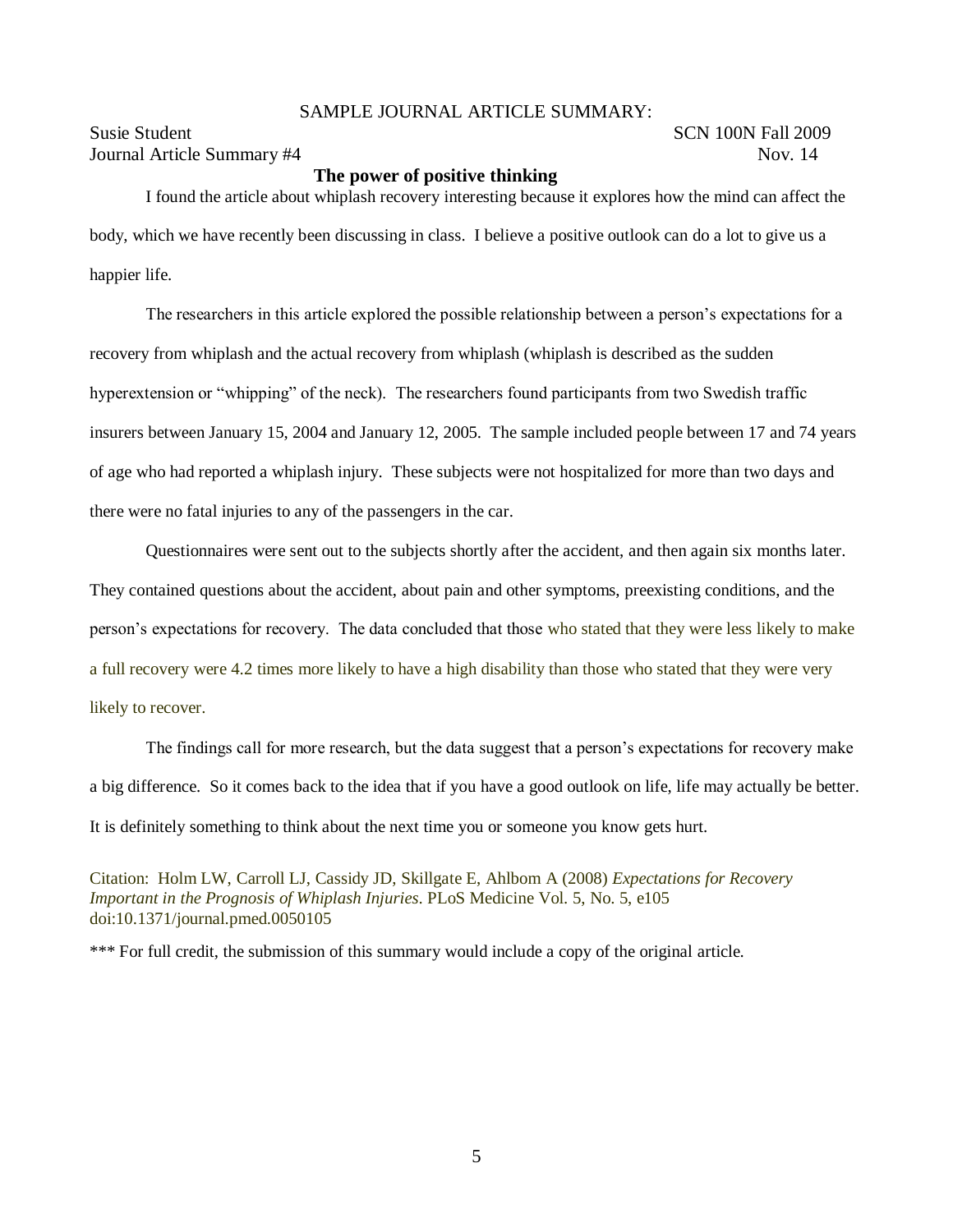#### **Spring 2015 Schedule**

| Date:               | Topic:                                | Due**:          | Read Ch. (pp):             | <b>Case Studies:</b>                                                   |
|---------------------|---------------------------------------|-----------------|----------------------------|------------------------------------------------------------------------|
| Week 1              | <b>Biology as Science</b>             | Your Thoughts 1 | $1(1-16, 21-25)$           |                                                                        |
| $01/26 - 01/31$     | Basic Chemistry, properties of water  | News #1         | $2(31-35)$                 | Salem's Secrets                                                        |
|                     |                                       |                 |                            |                                                                        |
| Week 2              | Cell types, cell structure            | Journal #1      | $2(35-52)$                 | A Can of Bull - Do energy drinks really<br>provide a source of energy? |
| $02/01 - 02/07$     | Nutrition, cell transport             | Your Thoughts 2 | $3(54-69)$                 |                                                                        |
|                     |                                       |                 |                            |                                                                        |
| Week 3              | Energy in living systems: respiration | News #2         | $4(73-88)$                 | <b>Cellular Respiration</b>                                            |
| $02/09 - 02/14$     | Energy in life: photosynthesis        | Your Thoughts 3 | $5(95-107)$                |                                                                        |
|                     |                                       |                 |                            |                                                                        |
| Week 4              | EXAM 1*                               |                 | Moodle                     |                                                                        |
| $02/16 - 02 - 21$   | Cancer                                | Your Thoughts 4 | $6(111-142)$               | Human Cloning Debate                                                   |
|                     | Genetics                              | Journal #2      | 7 (147-167), 8 (175-8)     |                                                                        |
|                     |                                       |                 |                            |                                                                        |
| Week 5              | Gene expression                       | Your Thoughts 5 | 9 (195-207)                | FILM: Harvest of Fear                                                  |
| $02/23 - 02/28$     | Genetic engineering                   | News #3         | 9 (209-217)                | GMOs debate                                                            |
|                     |                                       |                 |                            |                                                                        |
| Week 6              | Evolution                             | Your Thoughts 6 | 10 (221-246)               | FILM: Evolution on Trial                                               |
| $03/02/ -$<br>03/07 | Natural selection; disease            | Journal #3      | 11 (251-270)               | ID vs. Evolution Debate                                                |
|                     |                                       |                 |                            |                                                                        |
| Week 7              | EXAM 2*                               |                 | Moodle                     |                                                                        |
| 03/09 - 03/14       | Biodiversity                          | Journal #4      | 12(276-287), (290-<br>301) | Sneaky Salmon                                                          |
|                     | Classification of life                | Your Thoughts 7 | 13 (307-334)               | FILM: Lord of the Ants                                                 |
|                     |                                       |                 |                            |                                                                        |
| Week 8              | Classification of life                | News #4         |                            | Bioprospecting                                                         |
| $03/16 - 03/21$     |                                       |                 |                            |                                                                        |
|                     |                                       |                 |                            |                                                                        |
| Week 9              | EXAM 3*                               |                 | Moodle                     |                                                                        |
| 03/23 - 03/28       | Human population                      | Your Thoughts 8 | 14 (339-352)               | FILM: Blue Gold-World Water Wars                                       |
|                     |                                       |                 |                            |                                                                        |
| Week 10             | <b>SPRING BREAK - NO CLASS</b>        |                 |                            |                                                                        |
| 03/30 - 04/04       |                                       |                 |                            |                                                                        |
|                     |                                       |                 |                            |                                                                        |
| Week 11             | Ecology: human impacts                | News #5         | 15 (357-365)               | The Wealth of Water                                                    |
| $04/06 - 04/11$     | Ecology: interactions                 | Your Thoughts 9 | 15 (366-85)                |                                                                        |